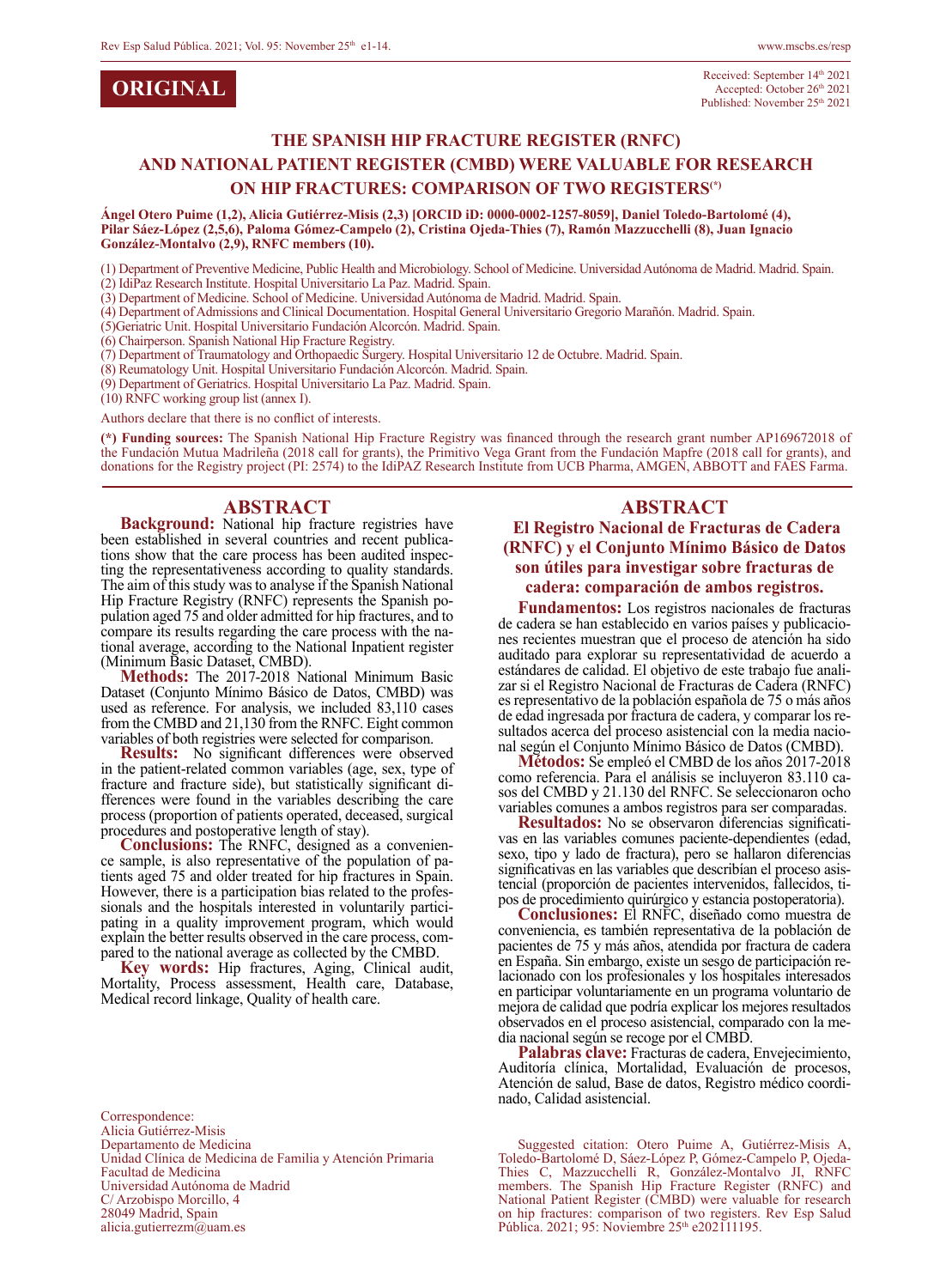# INTRODUCTION

Hip fractures are one of the major health problems associated with ageing and frailty. They have serious repercussions regarding morbidity and mortality, and a considerable number of patients become functionally dependent and institutionalised due to the fracture. Even if the overall trend of age-adjusted incidence of hip fracture is decreasing in Spain, the incidence is expected to continue to grow in the near future, especially among those aged 80 years and older $(1-5)$ . In Europe, hip fractures account for more years of life lost than most cancers $<sup>(6)</sup>$ .</sup> Furthermore, hip fractures do not only have repercussions on the patient, but also on family and caregivers<sup>(7)</sup>.

National hip fracture registries have been established in several countries; among the most relevant would be the United Kingdom's National Hip Fracture Database (NHFD), the largest one worldwide, but also the Australian and New Zealand Hip Fracture Registry (ANZHFR), or the Swedish National Hip Fracture Registry (Rikshöft)<sup>(8-10)</sup>. The experiences of these registries have been summarised in recent publications that show that the care process has been audited in the countries in which registries have been established, inspecting whether the care provided adheres or deviates from established quality standards, and introducing corrective measures to improve the care process and overall efficiency $(9,11)$ .

The Fragility Fracture Network (FFN) is an international organisation with the mission of promoting optimal multidisciplinary care of patients with fragility fractures worldwide, including secondary prevention; in 2013, it proposed a concise minimum common dataset (the FFN Minimum Common Dataset-FFN-MCD) that would cover the key elements of case-mix, care process and outcomes<sup>(12)</sup>. In 2018, the FFN

launched a global call for action to improve the care of people with fragility fractures $(13)$ .

A large group of Spanish healthcare professionals directly involved in hip fracture patient care launched the Spanish National Hip Fracture Registry (RNFC, Spanish acronym for *Registro Nacional de Fracturas de Cadera*) in 2016, following the example of the FFN-MCD. The RNFC is a voluntary database, and not a probabilistic sample, involving approximately 25% of total Spanish hospitals treating hip fracture patients, heterogeneously distributed throughout the different regions of Spain. Its main objective is the continuous improvement of the quality of care of these patients based on early detection of deficits, the proposal of quality indicators and standards, and their periodic assessment $(14-16)$ .

Spain, as other countries, has a mandatory national hospital patient discharge registry, the Specialized Care Register - National Minimum Basic Dataset (RAE-CMBD, Spanish acronym for *Registro de Actividad de Atención Especializada-Conjunto Minimo Básico de Datos*, usually identified as CMBD), which is collected in hospitals and curated and published annually by the Ministry of Health and Consumer Affairs(17,18).

Both registries, the RNFC (voluntary) and CMBD (mandatory) have different characteristics and variables, although they share sociodemographic and some clinical variables that allow comparison. These variables are described in the "*variables*" section.

In this context, the aim of this study is to analyse whether the RNFC is representative of the entire population of patients aged 75 years and older admitted to Spanish hospitals for hip fractures, and to compare the results regarding the care process observed in the RNFC with the national averages provided by the CMBD.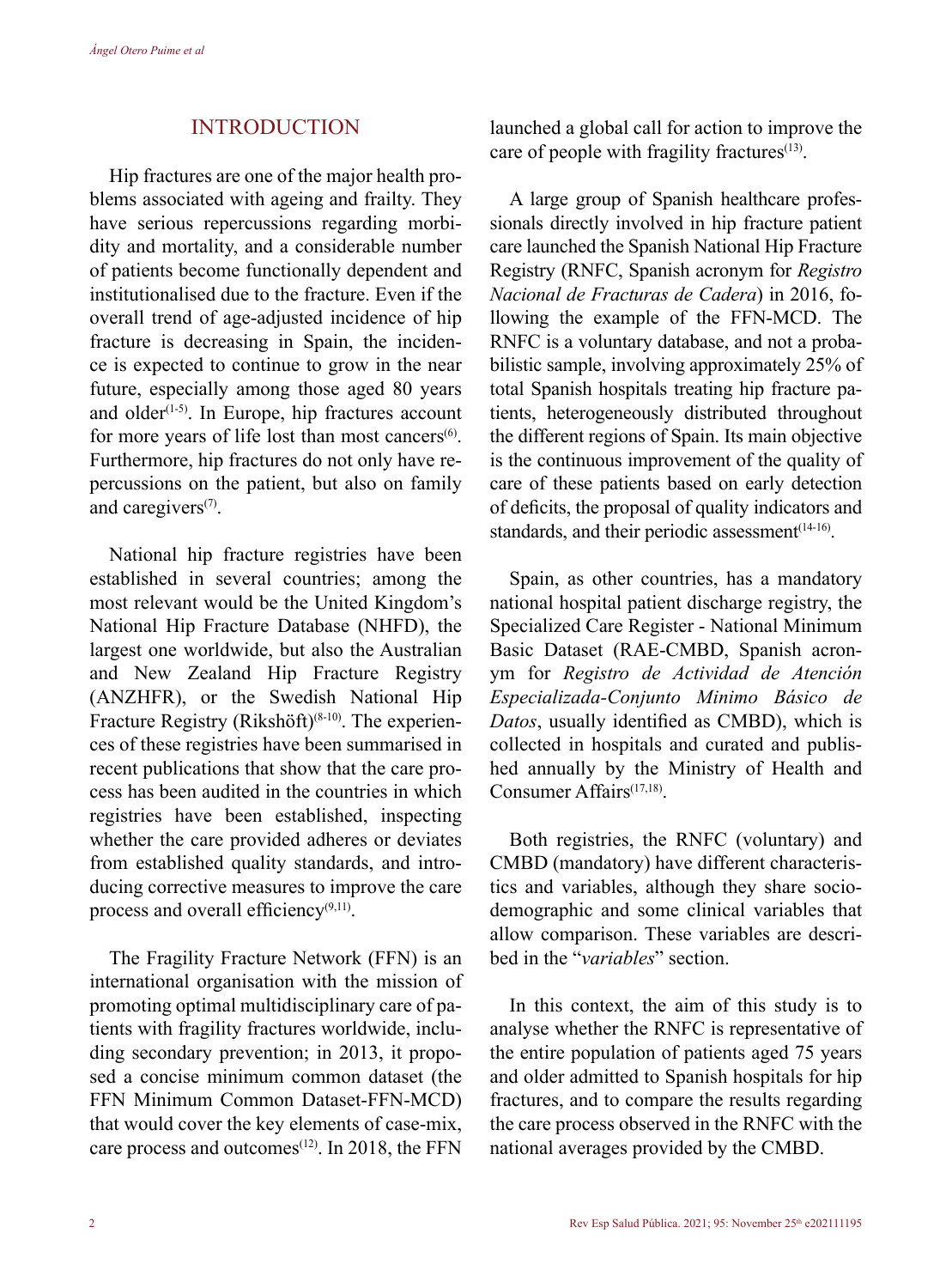# MATERIAL AND METHODS

In order to assess the representativeness of the RNFC, we used the CMDB database from the years 2017 and 2018 as reference<sup>(18)</sup>.

Primary data sources: Table 1 describes and compares the different variables in both registries, CMBD and RNFC. The CMBD is part of the Health Information System. It is a mandatory and anonymized record of all discharges occurring in all hospitals, both public and private, during one year<sup> $(17,18)$ </sup>. The registry is carried out retrospectively, after issuing the discharge medical report, with each hospital's technical and administrative personnel starting the coding and transcription process to fill out the different items of the CMBD registry. Each new episode of discharge from hospital of the same patient implies a different record.

It includes, among others variables, dates of admission, surgery and discharge, primary and secondary diagnostics, surgical procedures, prefracture place of residence, cause of discharge and destination at discharge destination. There are two variables for admission date: time of initial contact and time of admission to the hospitalisation ward (in most cases both coincide, leading to confusion in the analysis of the length of stay in 2017 and 2018). Diagnoses and procedures are coded, from 2016 onward, according to the Spanish International Classification of Disease System, tenth revision (ICD-10-ES)<sup>(19,20)</sup>. The CMBD database is accessible for research purposes through a specific application form $(21)$ .

The RNFC is a voluntary registry that collects data of patients aged 75 and older admitted for hip fracture in participating hospitals (dates of admission, surgery and discharge, prefracture place of residence and mobility, cause of discharge and destination at discharge, among others

variables), as well as on the care offered and 30 day follow-up (mobility, place of residence and vital status). It is a prospective registry filled in directly using a data collection template by the health personnel caring for the patient during hospitalization, choosing the correct category from those available for each item. If the patient is re-admitted in 30 days due to a process related to her first admission, the information is collected in the same initial template. The admission date is ever the time of arrival at the hospital's Emergency Department $(14)$ .

The type of fracture is classified directly as: intracapsular, pertrochanteric or subtrochanteric. Surgical procedure is selected among four categories: non-operative, internal fixation, hemiarthroplasty or total hip arthroplasty. There are others variables as health status measured through the American Society of Anesthesiologists (ASA) Physical Status Classification System, walking ability and cognitive function trough Pfeiffer test $(14)$ .

Variables selected for comparison: Given the RNFC's peculiarities, we selected from the CMBD database the records of patients aged 75 and older that had as main diagnosis: Femoral head and neck fractures (code S72.0\*\*\*) pertrochanteric fractures (S72.1\*\*\*), and subtrochanteric fractures (S72.2\*\*\*).

Hip fractures due to motor vehicle accidents were excluded, and records of patients readmitted in the first 30 days (identified according to an anonymised code) were merged with the initial admission record, given the low likelihood of suffering a new hip fracture in this period. Records corresponding to patients transferred to another hospital within 48 hours to continue treatment were also merged, using the date of admission from the first hospital and of discharge from the second. The number of CMBD records fulfilling these criteria was 87,432.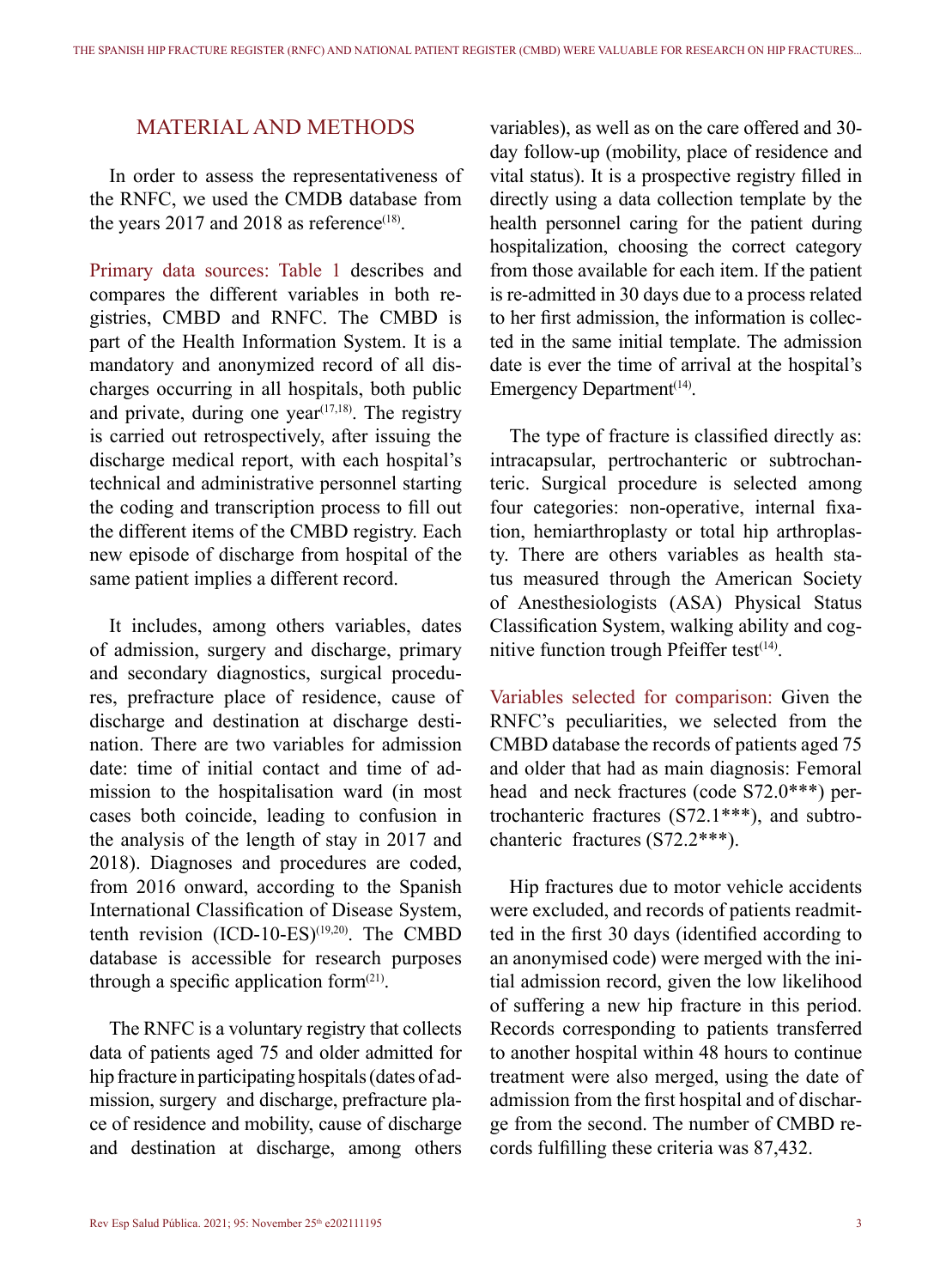#### **Table 1**

**Characteristics of the National Minimum Basic Dataset (***Conjunto Mínimo Básico de Datos***, CMBD) and the Spanish National Hip Fracture Registry (***Registro Nacional de Fracturas de Cadera***, RNFC). Similarities and differences (Years 2017 and 2018).**

| Variables                                                                           | <b>CMBD</b>                                                                                                                                                                                                                                                                                                                                                                                                                                                                                                                                                                                                                                                                                                                                                                                                                                                                                                                                                                                                                                                                                                                                                                                                                                                                                                                                                        | <b>RNFC</b>                                                                                                                                                                                                                                                                                                                                                                                                                                                                                                                                                                                                      |  |  |  |
|-------------------------------------------------------------------------------------|--------------------------------------------------------------------------------------------------------------------------------------------------------------------------------------------------------------------------------------------------------------------------------------------------------------------------------------------------------------------------------------------------------------------------------------------------------------------------------------------------------------------------------------------------------------------------------------------------------------------------------------------------------------------------------------------------------------------------------------------------------------------------------------------------------------------------------------------------------------------------------------------------------------------------------------------------------------------------------------------------------------------------------------------------------------------------------------------------------------------------------------------------------------------------------------------------------------------------------------------------------------------------------------------------------------------------------------------------------------------|------------------------------------------------------------------------------------------------------------------------------------------------------------------------------------------------------------------------------------------------------------------------------------------------------------------------------------------------------------------------------------------------------------------------------------------------------------------------------------------------------------------------------------------------------------------------------------------------------------------|--|--|--|
| <b>CONTEXT AND</b><br><b>OBJECTIVE</b>                                              | The Registry of Specialized Health Care<br>Activity, based on the Minimum Basic Dataset<br>(Registro de Actividad Atención Sanitaria<br>Especializada, basado en el Conjunto<br>Mínimo Básico de Datos, RAE-CMBD), is<br>part of the Health Information System of the<br>National Health System. It is a mandatory<br>record of all discharges occurring in all<br>Spanish hospitals, both public and private.<br>Its purpose is to guarantee the availability of<br>information regarding specialized health care<br>activity (information on the process during<br>hospitalisation) <sup>(15,16)</sup> .                                                                                                                                                                                                                                                                                                                                                                                                                                                                                                                                                                                                                                                                                                                                                         | Voluntary registry promoted by professionals<br>directly involved in the care of patients with<br>hip fracture with the format of an audit and the<br>objective of improving quality of care. 29%<br>of Spanish hospitals participate, distributed<br>heterogeneously by the different Autonomous<br>Communities. The RNFC is a non-probabilistic<br>convenience sample that collects data of patients<br>aged 75 and older admitted for hip fracture in<br>participating hospitals, as well as on the care<br>offered and 30-day follow-up (mobility, place of<br>residence and vital status) <sup>(12)</sup> . |  |  |  |
| <b>COMPLETION</b>                                                                   | The registry is carried out retrospectively,<br>after issuing the discharge medical report, with<br>each hospital's technical and administrative<br>personnel starting the coding and transcription<br>process to fill out the different items of the<br>CMBD registry. Each new episode of discharge<br>from hospital of the same patient implies a<br>different record.                                                                                                                                                                                                                                                                                                                                                                                                                                                                                                                                                                                                                                                                                                                                                                                                                                                                                                                                                                                          | It is a prospective registry filled in directly<br>using a data collection template by the<br>health personnel caring for the patient during<br>hospitalization, choosing the correct category<br>from those available for each item. If the patient<br>is re-admitted in 30 days due to a process<br>related to her first admission, the information is<br>collected in the same initial template.                                                                                                                                                                                                              |  |  |  |
| <b>DATE/TIME</b><br><b>OF INITIATION</b><br><b>OF A RECORD</b>                      | There are two time variables: Date and time<br>of initial contact and date and time of<br>admission to the hospitalisation ward<br>(in most cases both coincide, leading to<br>confusion in the analysis of the length of stay).                                                                                                                                                                                                                                                                                                                                                                                                                                                                                                                                                                                                                                                                                                                                                                                                                                                                                                                                                                                                                                                                                                                                   | Date and time of arrival at the hospital's<br>Emergency Department (moment from which<br>the length of stay is calculated).                                                                                                                                                                                                                                                                                                                                                                                                                                                                                      |  |  |  |
|                                                                                     | 1) Common variables: Age, sex, fracture side, non-operative management, post-operative length<br>of stay and in-hospital mortality.                                                                                                                                                                                                                                                                                                                                                                                                                                                                                                                                                                                                                                                                                                                                                                                                                                                                                                                                                                                                                                                                                                                                                                                                                                |                                                                                                                                                                                                                                                                                                                                                                                                                                                                                                                                                                                                                  |  |  |  |
|                                                                                     | 2) Variables coded differently that can easily be recoded or harmonized into one of the two<br>classifications used:<br>a) Fracture type. In RNFC: intracapsular, pertrochanteric, subtrochanteric. In CMBD: head<br>and neck, pertrochanteric and subtrochanteric).<br>b) Development of pressure ulcers: In RNFC: dichotomous variable (Yes / No) that appears<br>in the RNFC data collection sheet. In CMBD it can be found among sthe econdary diagnoses.<br>c) Surgical procedure. In CMBD: ICD-10 classification. In RNFC, four categories:<br>non-operative, internal fixation, hemiarthroplasty or total hip arthroplasty.                                                                                                                                                                                                                                                                                                                                                                                                                                                                                                                                                                                                                                                                                                                                 |                                                                                                                                                                                                                                                                                                                                                                                                                                                                                                                                                                                                                  |  |  |  |
| <b>COMPARABILITY</b>                                                                | 3) Variables that require the date of admission to be constructed, which is different in both records.<br>a) Total hospital stay.<br>b) Pre-surgical stay (surgical delay).                                                                                                                                                                                                                                                                                                                                                                                                                                                                                                                                                                                                                                                                                                                                                                                                                                                                                                                                                                                                                                                                                                                                                                                        |                                                                                                                                                                                                                                                                                                                                                                                                                                                                                                                                                                                                                  |  |  |  |
| OF VARIABLES.<br>Differences in the<br>definition and coding<br>of both registries. | 4) Similar variables in both registries with information of interest that would require a more<br>complex harmonization process due to different definitions, measurement scales or data collection<br>methods, which would need new intermediate variables for comparison that can condition the<br>assessment and interpretation of results when trying to compare them:<br>a) Severity / Severity. In the CMBD: Severity Index: 4 categories for each GDR. In RNFC,<br>ASA (American Society of Anaesthesiologists.) categories.<br>b) Dementia / Cognitive impairment: In the CMBD it can be found among the secondary<br>diagnoses related to Dementia or Cognitive Impairment, in the RNFC: Pfeiffer's test at<br>admission of the patients.<br>c) Prefracture place of residence and Destination at discharge: In the RNFC there is the category<br>"Nursing care". In the CMBD this category and other hospital options (i.e. medium- / long-term<br>hospitalisation and socio-sanitary care) are not contemplated and are difficult to homogenize<br>between both registries.<br>d) Re-admission after 30 days. In the CMBD it is a new record and sometimes in a different<br>hospital, which needs to be rebuilt from the anonymised patient code. In the RNFC it is<br>explicitly included in the dataset as follow-up of the initial hospitalisation. |                                                                                                                                                                                                                                                                                                                                                                                                                                                                                                                                                                                                                  |  |  |  |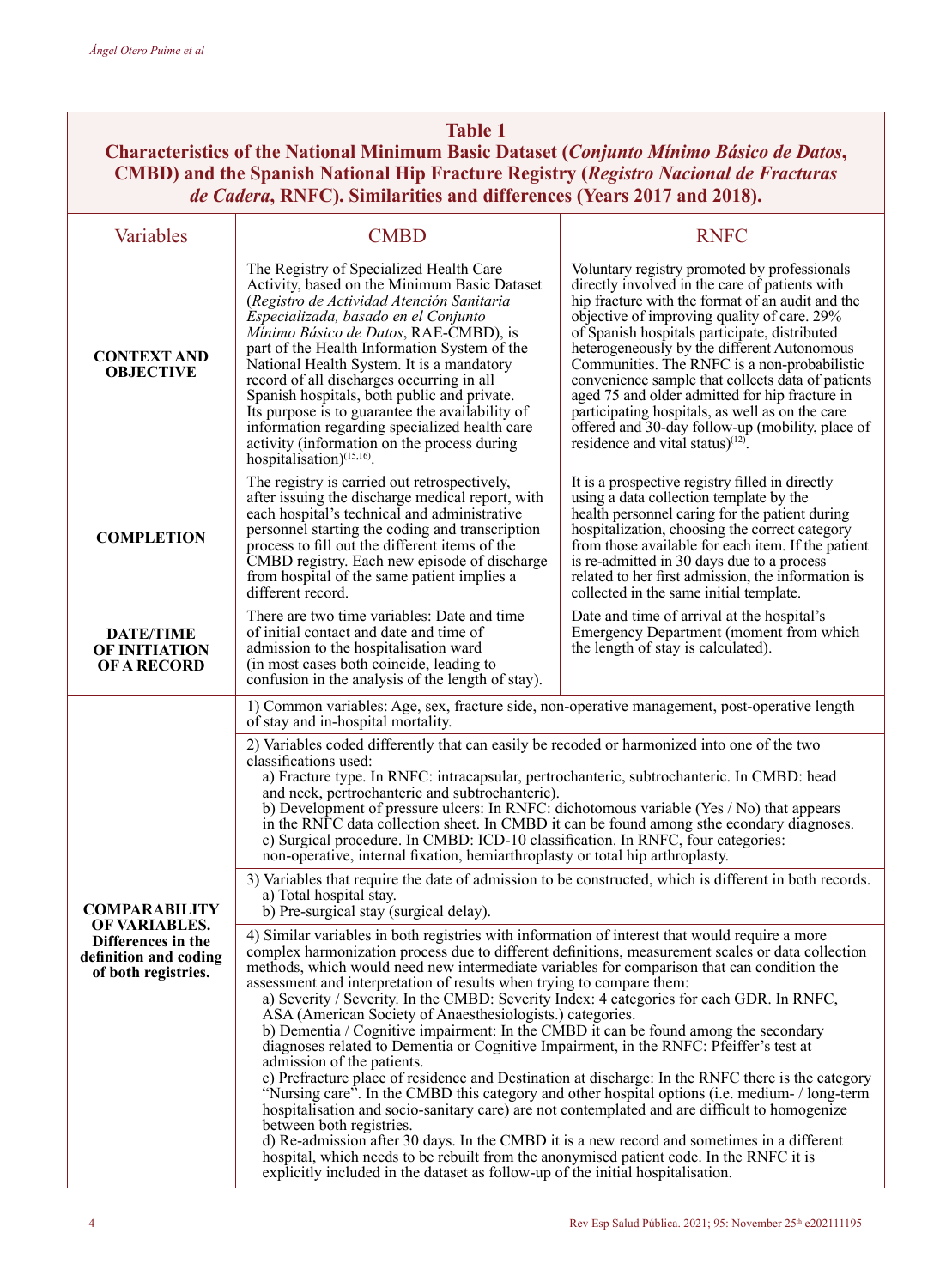For this comparative study, we chose all records of patients discharged during the same time period (2017 and 2018) included in the RNFC (21,686 cases).

– Cases excluded due to low quality of collected data:For this analysis, we excluded the records of the CMBD and/or RNFC in which age and/or sex were not registered, those with the fracture type classified as "*other*" or "*no data*", those with incongruous data regarding surgery and procedure performed (yes/no), and the records with a surgical date before the date of initial contact. These amounted to 4.5% of initial records (5% of CMBD and 2.6% of RNFC), so 104,240 cases were finally included (83,110 from the CMBD and 21,130 from the RNFC).

– Variables: The variables included in this study can be summarised in two groups:

i) Variables common to and equal in both registries. These are defined and collected the same in both registries. They are three patient-related variables (age, sex and fracture side), and three process-related variables (whether the patient underwent surgery or not, post-surgical length of stay and if the patient died during hospitalization).

ii) Variables coded slightly different that can easily be recoded into one of the two classifications used:

a) Hip fracture type: The RNFC classification was used. "*Femoral head and neck fractures*" in CMBD (code S72.0\*\*\*) were considered intracapsular fractures. Because basicervical fractures were included as pertrochantheric fractures in RNFC classification (following the FFN-MCD recommenda $tions<sup>(12)</sup>$  but in CMBD were included within "*head and neck fracture*" (code S72.04\*\*) category, we transfer the basicervical fractures to pertochanteric category in CMBD to allow the comparison between both registries.

b) Surgical procedure: the ICD-10 classification groups from the CMBD were recoded into the four categories collected by the RNFC (non-operative, internal fixation, hemiarthroplasty or total arthroplasty).

The rest of similar but not identical variables in both registries due to different definitions, measurement scales or data collection methods, were not used.

Statistical analysis: We merged the two registers in the same database, considering RNFC one independent sample. In order to evaluate the representativeness and the process results, we compared the frequencies of categorical variables (Chi-squared test and estimation of the 95% confidence intervals [95% CI] for each category), and the mean and their standard deviation for age (Student's t test) and median an interquartilic range for post-surgical length of stay (Mann-Whitney test).

Ethical considerations: The Spanish National Hip Fracture Registry project was approved by the Ethical Review Board of the Hospital Universitario La Paz, Madrid (IdiPAZ project, number 2,574) and was ratified by the review boards of all participating hospitals. Participation was authorised by the patient or next of kin by means of informed consent before the data collection.

#### **RESULTS**

The RNFC collected 25.4% of the CMBD records of patients aged 75 and above treated for hip fractures in Spanish hospitals during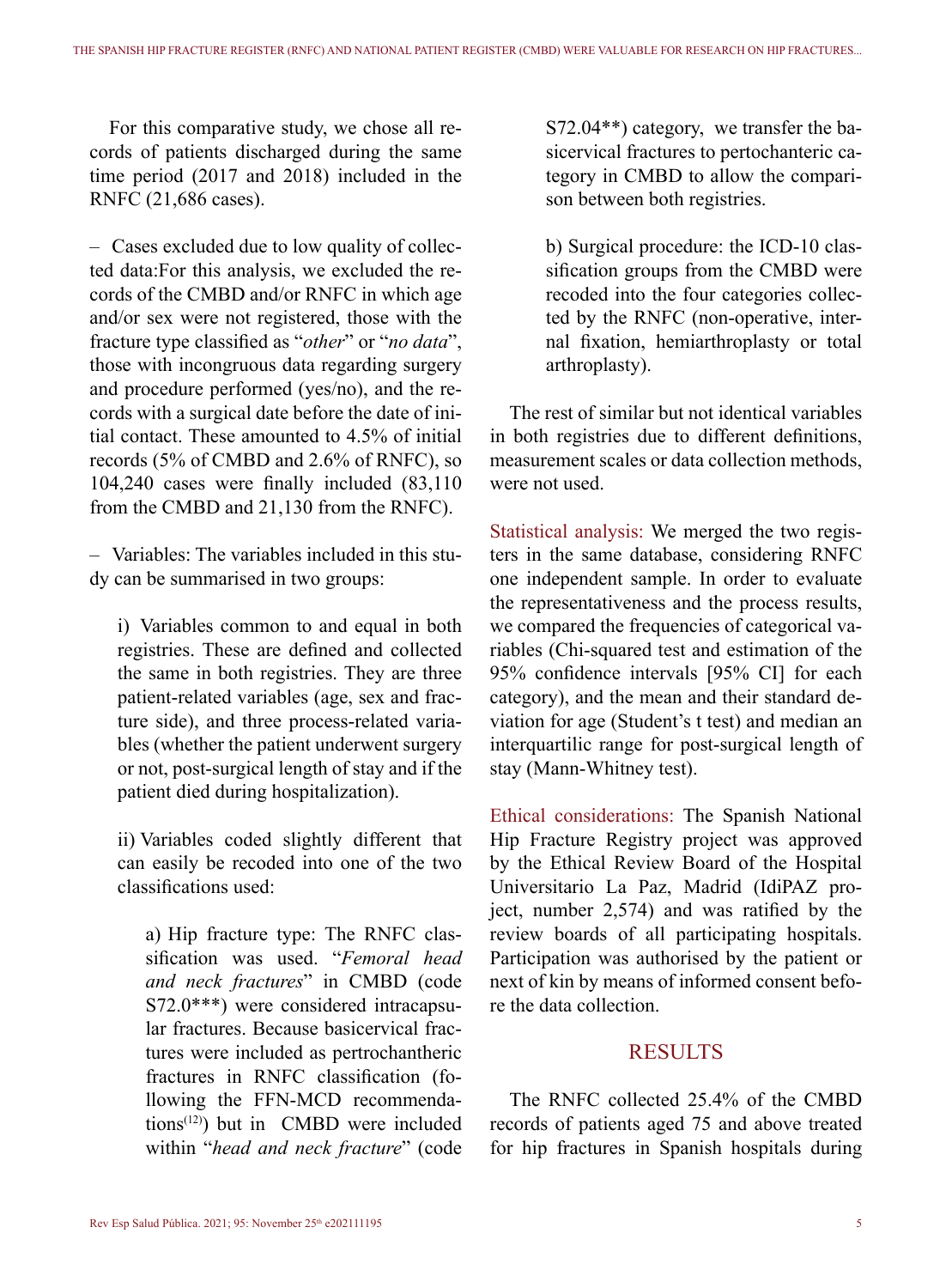| <b>Table 2</b><br>Distribution by age groups and sex of the cases provided by each of the hip fracture<br>registries, percentage values (95% CI) of total records, for the years 2017 and 2018. |       |                          |                         |                         |                          |                         |                         |  |
|-------------------------------------------------------------------------------------------------------------------------------------------------------------------------------------------------|-------|--------------------------|-------------------------|-------------------------|--------------------------|-------------------------|-------------------------|--|
| Variables<br>Total                                                                                                                                                                              |       | $CMBD^{(a)}$ (% [IC95%]) |                         |                         | $RNEC^{(b)}$ (% [IC95%]) |                         |                         |  |
|                                                                                                                                                                                                 |       |                          | Male                    | Female                  | Total                    | Male                    | Female                  |  |
| <b>Number of cases</b>                                                                                                                                                                          |       | 83,110                   | 20.689                  | 62.421                  | 21.130                   | 5.140                   | 15,990                  |  |
| Percentage,<br>by gender                                                                                                                                                                        |       | 100                      | 24.9<br>$(24.6 - 25.2)$ | 75.1<br>$(74.8 - 75.4)$ | 100                      | 24.3<br>$(23.7 - 24.9)$ | 75.7<br>$(75.1 - 76.3)$ |  |
| Age<br>(years)                                                                                                                                                                                  | 75-84 | 35.4<br>$(35.2 - 35.8)$  | 9.5<br>$(9.3-9.7)$      | 26.0<br>$(25.7 - 26.3)$ | 35.0<br>$(34.9 - 36.1)$  | 9.2<br>$(8.8-9.6)$      | 25.8<br>$(25.2 - 26.4)$ |  |
|                                                                                                                                                                                                 | 85-94 | 56.2<br>$(55.9 - 56.5)$  | 13.7<br>$(13.5 - 13.9)$ | 42.5<br>$(42.2 - 42.8)$ | 57.0<br>$(56.4 - 77.7)$  | 13.4<br>$(12.9 - 13.9)$ | 43.6<br>$(42.9 - 44.3)$ |  |
|                                                                                                                                                                                                 | >95   | 8.4<br>$(8.2 - 8.6)$     | 1.8<br>$(1.7-1.9)$      | 6.6<br>$(6.4-6.8)$      | 8.0<br>$(7.6 - 8.4)$     | 1.7<br>$(1.5-1.9)$      | 6.3<br>$(5.9-6.5)$      |  |

(a) CMBD: Minimum Common Basic Dataset. Hip Fracture patients from Spanish National Inpatient Register; (b) RNFC: Spanish National Hip Fracture Registry.

| <b>Table 3</b><br>Distribution of categorical variables in each of the hip fracture registers,<br>as a percentage of the total records for the years 2017 and 2018. |                        |                         |               |                                |               |         |
|---------------------------------------------------------------------------------------------------------------------------------------------------------------------|------------------------|-------------------------|---------------|--------------------------------|---------------|---------|
| Variables                                                                                                                                                           |                        | $CMBD^{(a)}$ (n=83,110) |               | RNFC <sup>(b)</sup> (n=21,130) |               |         |
|                                                                                                                                                                     |                        | $\mathbf n$             | $\frac{0}{0}$ | $\mathbf n$                    | $\frac{0}{0}$ | p       |
| <b>Sex</b>                                                                                                                                                          | Female                 | 83,110                  | 75.1          | 21,130                         | 75.7          | 0.088   |
| <b>Fracture side</b>                                                                                                                                                | Right                  |                         | 50.1          | 21,019                         | 49.4          | 0.083   |
|                                                                                                                                                                     | Left                   | 68,986                  | 49.9          |                                | 50.6          |         |
| Percentage<br>of operated<br>patients                                                                                                                               | Non-operative $(\% )$  | 83,110                  | 8.4           | 21,016                         | 4.2           | < 0.001 |
| In-hospital<br>mortality                                                                                                                                            | Deceased $(\% )$       | 81,974                  | 5.9           | 21,088                         | 4.5           | < 0.001 |
| <b>Fracture type</b>                                                                                                                                                | Intracapsular $(c)$    |                         | 41.9          | 21,130                         | 40.1          | < 0.001 |
|                                                                                                                                                                     | Pertrochanteric        | 83,110                  | 50.4          |                                | 52.2          |         |
|                                                                                                                                                                     | Subtrochanteric        |                         | 7.7           |                                | 7.7           |         |
| Surgical<br>procedure                                                                                                                                               | Internal fixation      | 76,131                  | 62.4          | 20,239                         | 62.8          | < 0.001 |
|                                                                                                                                                                     | Hemiarthroplasty       |                         | 27.9          |                                | 34.5          |         |
|                                                                                                                                                                     | Total hip arthroplasty |                         | 9.7           |                                | 2.6           |         |

(a) CMBD: Minimum Common Basic Dataset. Hip Fracture patients from Spanish National Inpatient Register; (b) RNFC: Spanish National Hip Fracture Registry; (c) Intracapsular fractures in CMBD include all "*Neck and head femoral fractures*" (code CIE10-ES: S72.0\*\*\*) but basicervicales fractures (code: S72.04\*\*) were included in Pertrochateric fractures category like in RNFC classification (2416 records, 6,9% of code S72.0\*\*\*).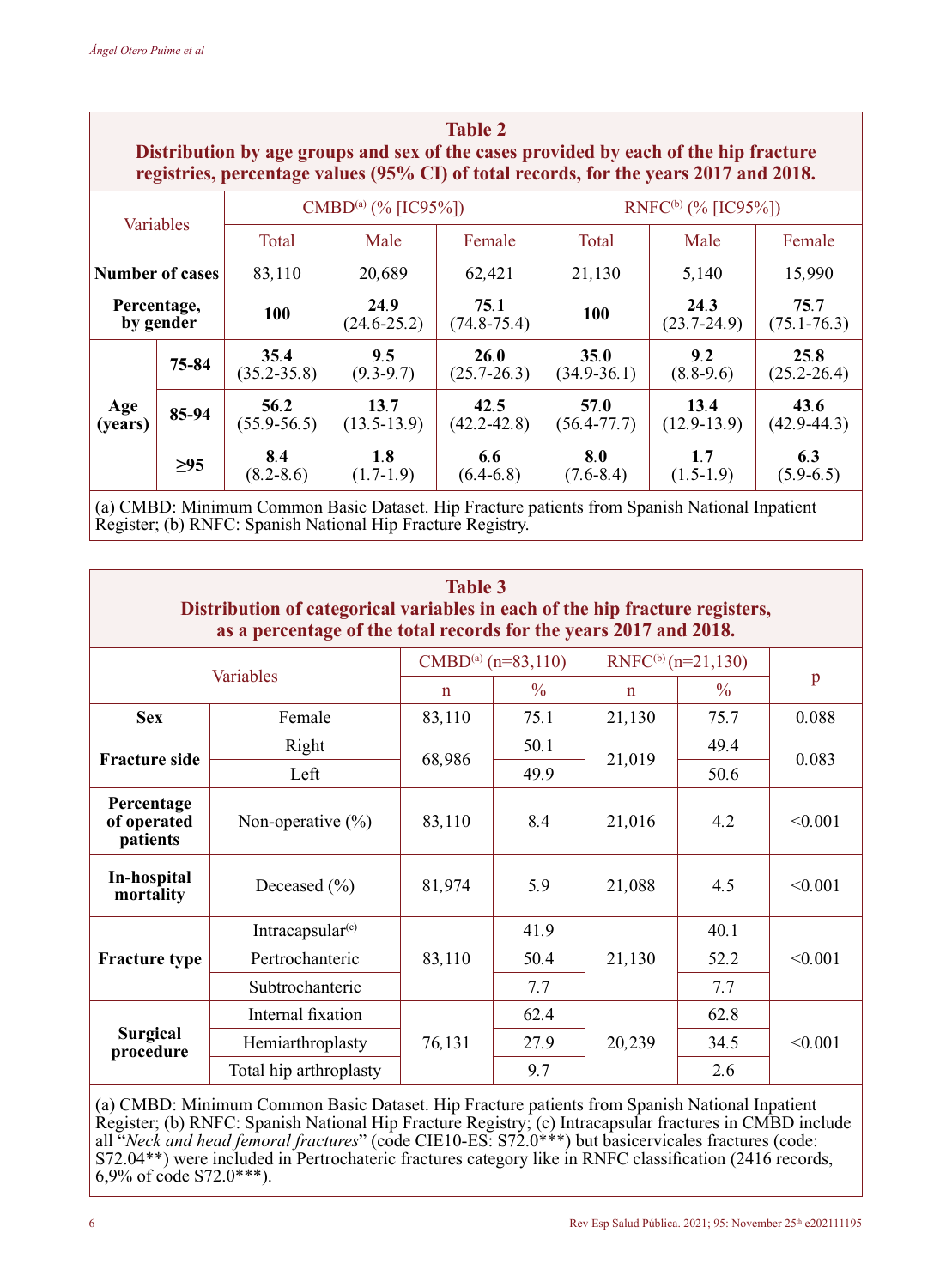| <b>Table 4</b><br>Distribution of continuous variables for each of the hip fracture registries.<br>Data represents total records for 2017 and 2018. |                                |                   |                         |                                |                   |                      |         |
|-----------------------------------------------------------------------------------------------------------------------------------------------------|--------------------------------|-------------------|-------------------------|--------------------------------|-------------------|----------------------|---------|
| Variables                                                                                                                                           | CMBD <sup>(a)</sup> (n=83,110) |                   |                         | RNFC <sup>(b)</sup> (n=21,130) |                   |                      |         |
|                                                                                                                                                     | N                              | Mean $(SD)^{(c)}$ | Median $(IOR)^{(d)}$    | N                              | Mean $(SD)^{(c)}$ | Median $(IOR)^{(d)}$ | p       |
| Age                                                                                                                                                 | 83,110                         | 86.6(5.7)         | 86.7<br>$(82.6 - 90.6)$ | 21,130                         | 86.7(5.6)         | 87.0 (83-91)         | 0.295   |
| Post-operative<br>length<br>of stay $(d)^{(*)}$                                                                                                     | 76.281                         |                   | 6.1<br>$(4.1 - 8.3)$    | 20,213                         |                   | $6.2$<br>(4.2-9.1)   | < 0.001 |
| (a) CMBD: Minimum Common Basic Dataset. Hip Fracture patients from Spanish Inpatient Registry;                                                      |                                |                   |                         |                                |                   |                      |         |

(b) RNFC: Spanish National Hip Fracture Registry; (c) SD: Standard deviation; (d) (IQR): Interquartile range; (\*): Data does not follow a normal distribution.

2017 and 2018 (21,130/83,110), and it included 29.1% of hospitals treating patients with hip fractures (80 of 275).

No significant differences were found regarding the age and sex distributions of the patients included in both registries  $(86.64 \pm 5.67)$ years in the CMBD versus  $86.69 \pm 5.59$  years in the RNFC; p=0.295). Table 2 summarises the distribution in both registries by age group and sex, with 95% confidence intervals. Only the group of females aged 85-94 years old reached statistical significance (42.5% in the CMBD vs. 43.6% in the RNFC).

Table 3 shows the distribution of the different categorical variables used to compare both registries. Table 4 shows the dispersion statistics of continuous variables.

Three common patient-related variables (age, sex and fracture side) showed no significant differences but hip fracture type shows statistically significant difference (p<0.001). Variables related with the care process (proportion of patients treated surgically, died in-hospital, surgical procedures and post-operative length of stay) were significantly different (p<0.001).

# DISCUSSION

Comparison between different records requires common variables, defined and measured in the same way. In this study, we used six common variables and two slightly different variables, that required a recoding process into one of the two classifications used. Regarding the variables common to the CMBD and RNFC, four are patient-related (age, sex, type of fracture and fracture side), and four process-related (proportion of patients treated surgically, deceased in-hospital, surgical procedures and post-operative length of stay), allowing to address the aim of this study.

In 2017 and 2018, the RNFC included 25% of all patients aged 75 and older treated for hip fractures in Spain, and the age and sex distribution showed no significant differences compared to the overall population of patients treated in all of Spain and registered in the CMBD, as occurred also with the fracture side.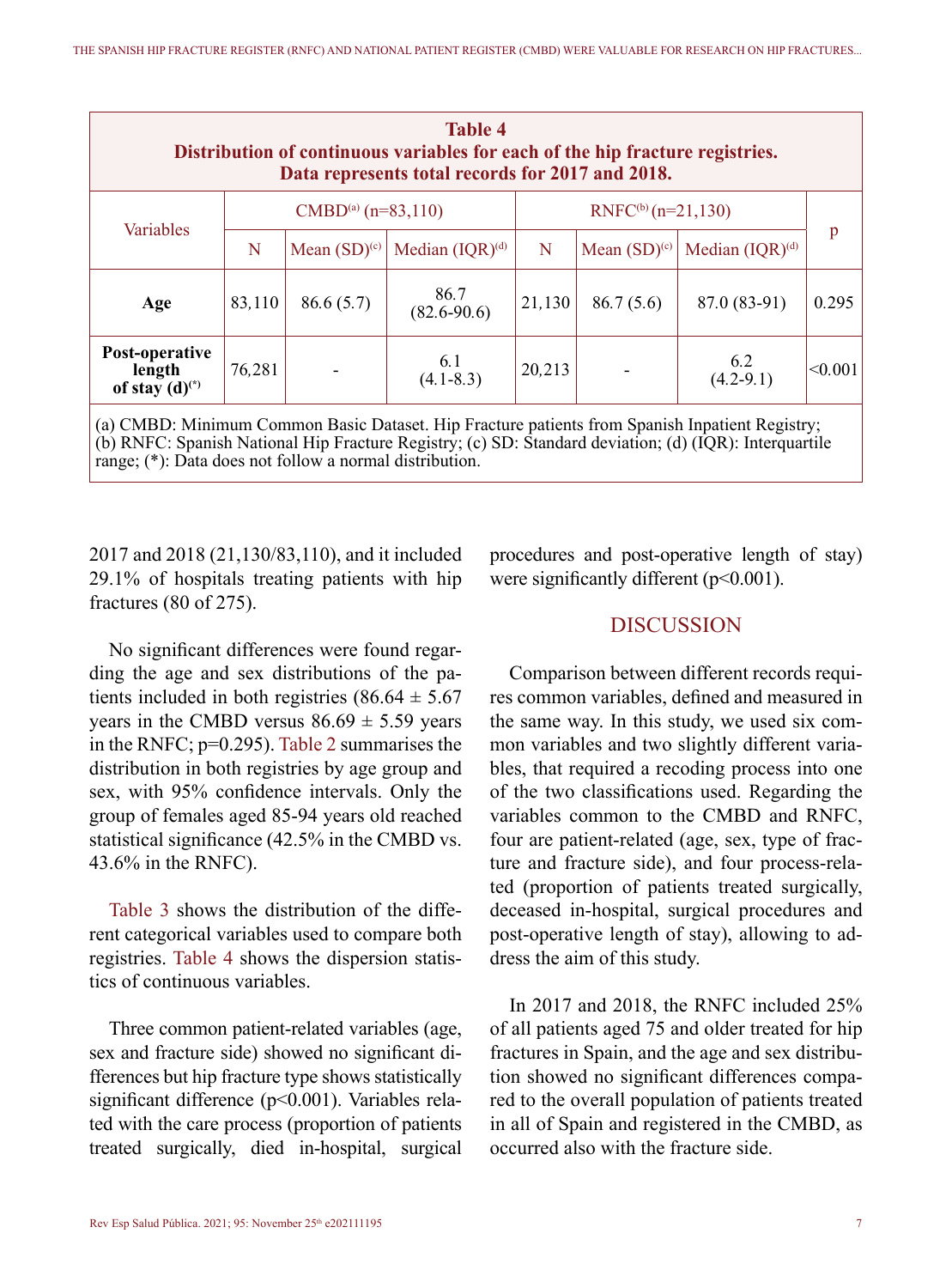In spite the RNFC being designed originally in a similar fashion to that proposed by the Fragility Fracture Network (FFN)<sup>(12)</sup>, as a nonprobabilistic convenience sample in which 80 hospitals<sup> $(22)$ </sup> distributed heterogeneously throughout Spain participated voluntarily, our data show it is a representative sample of the Spanish population in spite of the registry's low coverage rate. For comparison, several other registries such as the Swedish registry Rikshöft, the United Kingdom's NHFD or Ireland's IHFD included well over 90% of patients suffering a hip fracture in their respective  $countries<sup>(10,23,24)</sup>$ 

However, the common process-related variables associated with the care provided show significant differences between both registries. The percentage of patients managed non-operatively nationally as recorded by the CMBD was 86% higher than that found in the RNFC (8.2% versus 4.4%, respectively), and in-hospital mortality was also 31% higher in the CMBD group (5.9% versus 4.5%). Both variables are considered quality indicators of process of hip fracture  $care^{(9,16,25)}$ , and their results support the existence of a selection bias in the RNFC sample that applies to the hospitals and the departments that treat the patients, rather than the patients themselves. In our opinion, this bias is attributable to the design and purpose of the RNFC itself, and the motivation and commitment demanded from the professionals for voluntarily participating in a program that improves the quality of care offered to hip fracture patients, involving data collection, periodic dissemination of the results obtained, the proposal of explicit quality criteria and standards, and the periodic evaluation of their application $(14-16,22)$ .

Post-operative length of stay, the only variable related with hospitalisation lengths recorded the same in both registries, showed a difference (corresponding to 1% of the global time of stay or 2.4 hours of real time) that we do not consider relevant at clinical level because it not means enough period of time for clinical evolution of the patients to be modified. Regarding management issues, that minimal difference neither seems to suggest disparity for the efficiency in the management of the cases.

The two other recoded variables, fracture type and surgical procedure, showed significant differences that we initially did not expect, which could be due to classification and/ or coding biases. To facilitate the comparison among both registries we used de RNFC classification for these variables. "*Femoral head and neck fractures*" in CMBD were considered intracapsular fractures, but basicervical fractures were included as pertrochantheric fractures like in RNFC classification. After this adaptative process of recodification into one of the two classifications used we were continuing observing that pertrochanteric fractures were 3.57% more common in the RNFC than in the CMBD (52.2% vs 50.4%) and the opposite was observed for intracapsular fractures. This difference reach statistically difference but it seems not to be relevant from clinical point of view. The proportion of subtrochanteric fractures was similar, supporting the hypothesis of a classification bias, and that some of the fractures classified as pertrochanteric in the RNFC were coded as "*head and neck fractures"* in the CMBD in spite of the correction made with basicervical fractures.

The percentage of patients treated with an arthroplasty or internal fixation was similar in both registries, but the percentage of patients receiving total hip replacements versus hemiarthroplasties was 3.7 times higher in the CMBD than in the RNFC (9.7% and 2.6%, respectively), which is hard to justify. This variable was also recoded grouping the ICD-10 procedure categories into the three categories used in the RNFC. A possible explanation of these differences could be attributed to difficulties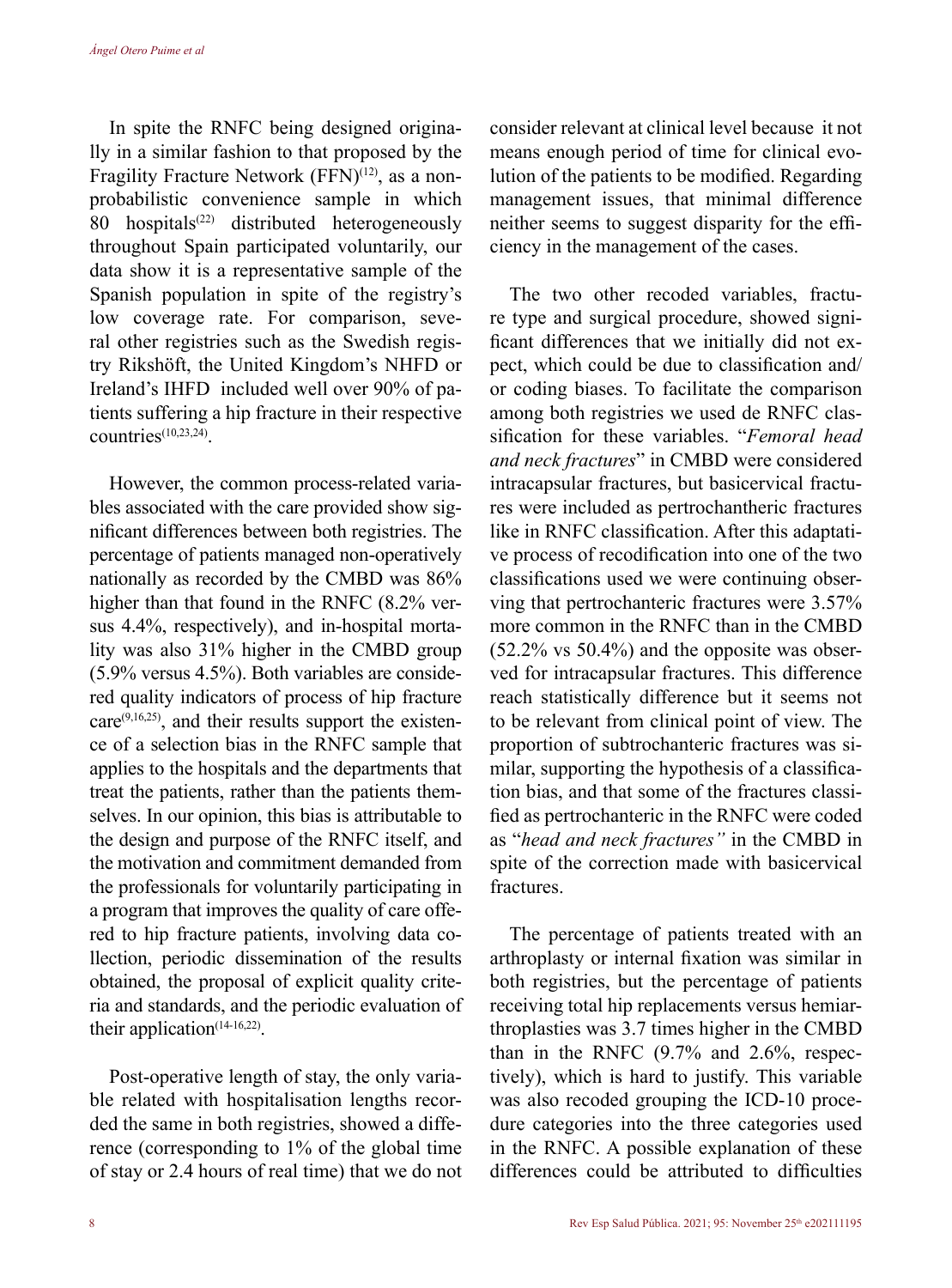adapting to the ICD-10 incorporated in 2016 after several decades ICD-9<sup>(26)</sup>. Another possibility is a selection bias in the RNFC, already mentioned, in line with variability in the management of fractures among different departments and hospitals.

The CMBD, as part of the Health Information System of National Health System, is an essential registry which reach the aim of giving results for the management of hip fracture during hospitalization and it is a model to evaluate the representativeness of other registries at national level, as it is the RNFC case. However, the RNFC, being a prospective and exclusive tool of this process, gives more detailed and accurate information, specially related to the evolution of these patients one month after the fracture (mobility, place of residence, readmission, new surgical intervention and survival). Besides, the RNFC allows to identify and propose criteria and quality standards to offer to the participant hospitals a quality monitoring in a continuous way.

# ACKNOWLEDGMENTS

We thank the several researchers, healthcare professionals and hospitals participating in the Spanish National Hip Fracture Registry (RNFC) for their generous data contribution. We thank to Information and Care Statistics Area of the Spanish Ministry of Health, who is in charge of the National Minimum Basic Dataset (CMBD), for their availability to help us and give us the data of Hip Fractures Register for the same years of this study.

## AUTHORS' CONTRIBUTIONS

Angel Otero Puime: conceptualization, methodology, investigation, formal analysis, writingoriginal draft, writing-review and editing.

Alicia Gutiérrez-Misis: methodology, investigation, formal analysis and writing-review and editing original draft.

Daniel Toledo Bartolomé: methodology, formal analysis, data curation, writing-review and editing.

Pilar Sáez-López: conceptualization, methodology, investigation, supervision, resources, writing-original draft, writing-review and editing, funding acquisition.

Paloma Gómez-Campelo: investigation, resources, writing-review and editing.

Cristina Ojeda-Thies: visualization, writingoriginal draft, writing-review and editing.

Ramón Mazzucchelli: Conceptualization, methodology, writing-review and editing.

Juan Ignacio González-Montalvo: conceptualization, methodology, investigation, resources, writing-original draft, writing-review and editing, funding acquisition.

# **REFERENCES**

1. Herrera A, Martínez AA, Ferrández L *et al*. Epidemiology of osteoporotic hip fractures in Spain. Int Orthop 2006;30:11–4. DOI: 10.1007/s00264-005-0026-2

2. Alvarez-Nebreda ML, Jiménez AB, Rodríguez P *et al*. Epidemiology of hip fracture in the elderly in Spain. Bone 2008;42:278–85. DOI: 10.1016/j.bone.2007.10.001

3. Instituto de Información Sanitaria. Estadísticas comentadas: la Atención a la Fractura de Cadera en los hospitales del SNS. Madrid: Ministerio de Sanidad y Política Social; 2010. https://www.mscbs.gob.es/estadEstudios/estadisticas/docs/Estadisticas\_comentadas\_01.pdf (Accessed 30/04/2021).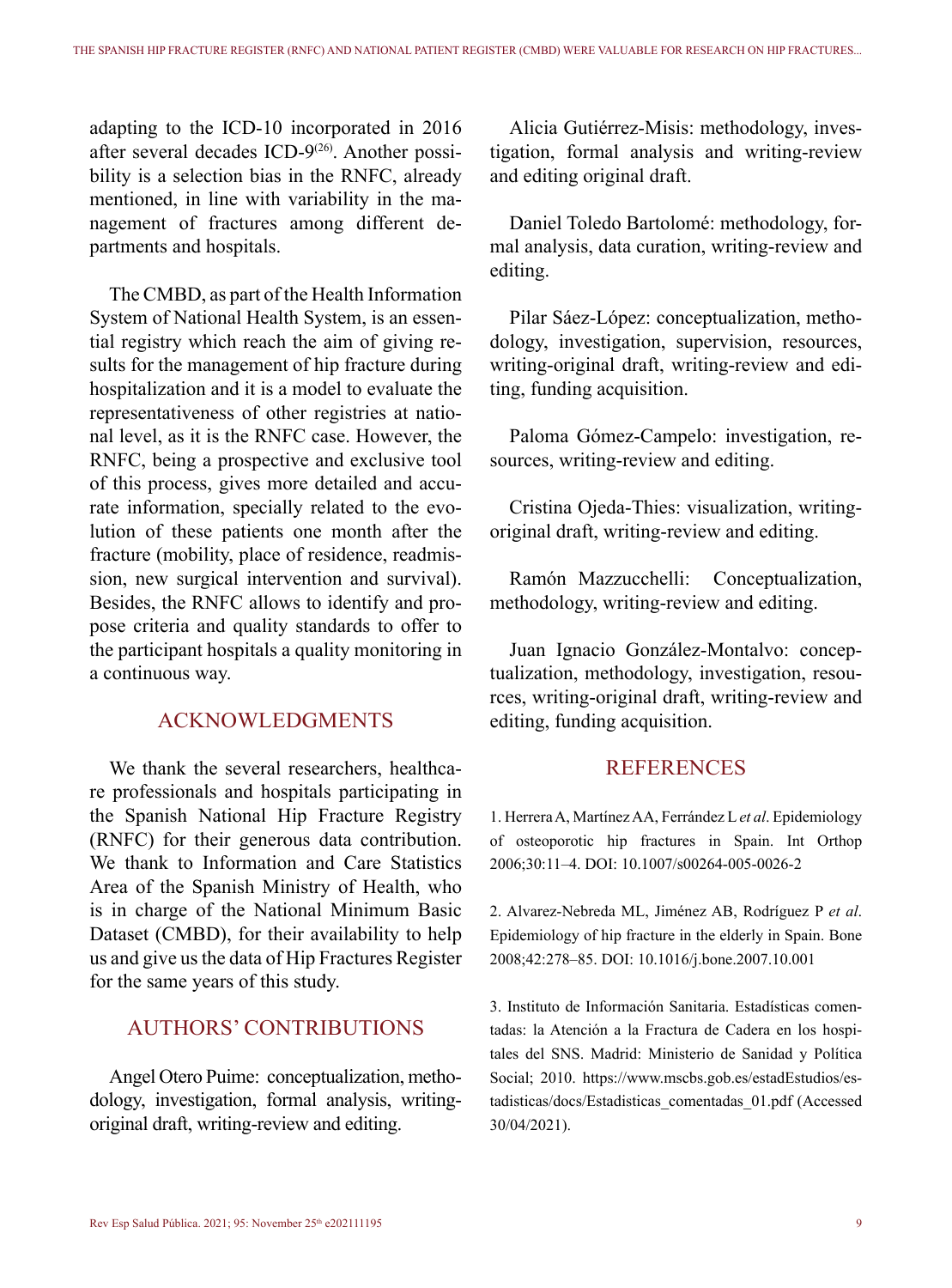4. Guzon-Illescas O, Perez Fernandez E, Crespí Villarias N *et al*. Mortality after osteoporotic hip fracture: incidence, trends, and associated factors. J Orthop Surg Res 2019;14:203. DOI: 10.1186/s13018-019-1226-6

5. Mazzucchelli R, Pérez Fernández E, Crespí Villarias N *et al*. East-west gradient in hip fracture incidence in Spain: how much can we explain by following the pattern of risk factors? Arch Osteoporos 2019.14:115. DOI: 10.1007/ s11657-019-0665-3

6. Prieto-Alhambra D, Reyes C, Sainz MS *et al*. In-hospital care, complications, and 4-month mortality following a hip or proximal femur fracture : the Spanish registry of osteoporotic femur fractures prospective cohort study. Arch Osteoporos 2018;13:96. DOI: 10.1007/s11657-018-0515-8

7. Siddiqui MQ, Sim L, Koh J *et al*. Stress levels amongst caregivers of patients with osteoporotic hip fracturesa prospective cohort study. Ann Acad Med Singapore 2010;39:38–42.

8. Neuburger J, Currie C, Wakeman R *et al*. The impact of a national clinician-led audit initiative on care and mortality after hip fracture in England: an external evaluation using time trends in non-audit data. Med Care 2015;53:686–691. DOI: 10.1097/MLR.0000000000000383

9. Sáez-López P, Brañas F, Sánchez-Hernández N *et al*. Hip fracture registries: utility, description,and comparison. Osteoporos Int 2017;28:1157–1166. DOI: 10.1007/s00198- 016-3834-x

10. Meyer AC, Hedström M, Modig K. The Swedish Hip Fracture Register and National Patient Register were valuable for research on hip fractures: comparison of two registers. J Clin Epidemiol. 2020;125:91-99. DOI: 10.1016/j. jclinepi.2020.06.003

11. Johansen A, Golding D, Brent L *et al*. Using national hip fracture registries an audit databases to develop an international perspective. Injury 2017;48:2174–9. DOI: 10.1016/j.injury.2017.08.001

12. Fragility fracture network of the bone and joint decade (FFN), 2021. https://www.fragilityfracturenetwork. org (Accessed 30/04/2021).

13. Dreinhöfe KE, Mitchell PJ, Bégué T. A global call to action to improve the care of people with fragility fractures. Injury 2018; 49(8):1393-1397. DOI: 10.1016/J. INJURY.2018.06.032.

14. Sáez-López P, González-Montalvo JI, Ojeda-Thies C *et al*. Spanish National Hip Fracture Registry (NHFR): a description of its objectives, methodology and implementation. Rev Esp Geriatr Gerontol 2018; 53:188–195. DOI: 10.1016/j.regg.2017.12.001

15. Ojeda-Thies C, Sáez-López P, Currie CT *et al*. Spanish National Hip Fracture Registry (RNFC): analysis of its first annual report and international comparison with other established registries. Osteoporos Int 2019;30:1243-1254. DOI: 10.1007/s00198-019-04939-2

16. Condorhuamán-Alvarado PY, Pareja-Sierra T *et al*. First proposal of quality indicators and standards and recommendations to improve the healthcare in the Spanish National Registry of Hip Fracture. Rev Esp Geriatr Gerontol 2019;54(5):257–264. DOI: 10.1016/j.regg.2019.04.001

17. Real Decreto 69/2015, por el que se regula el Registro de Actividad de Atención Sanitaria Especializada. BOE núm. 35, de 10 de febrero de 2015. https://www.boe.es/ buscar/pdf/2015/BOE-A-2015-1235-consolidado.pdf (Accessed 20/06/2021).

18. Spanish Ministry of Health. Specialized Care Register. Activity and results of hospitalizations in Spain 2018\_ (in Spanish) https://www.mscbs.gob.es/estadEstudios/estadisticas/docs/RAE-CMBD\_Informe\_Hospitalizacion\_2018. pdf (Accessed 20/06/2021).

19. Spanish Ministry of Health CI E-10-ES (Diagnostics) 2nd Edition, 2018. https://eciemaps.mscbs.gob.es/ecieMaps/ browser/index\_10\_mc\_old.html. (Accessed 20/06/2021).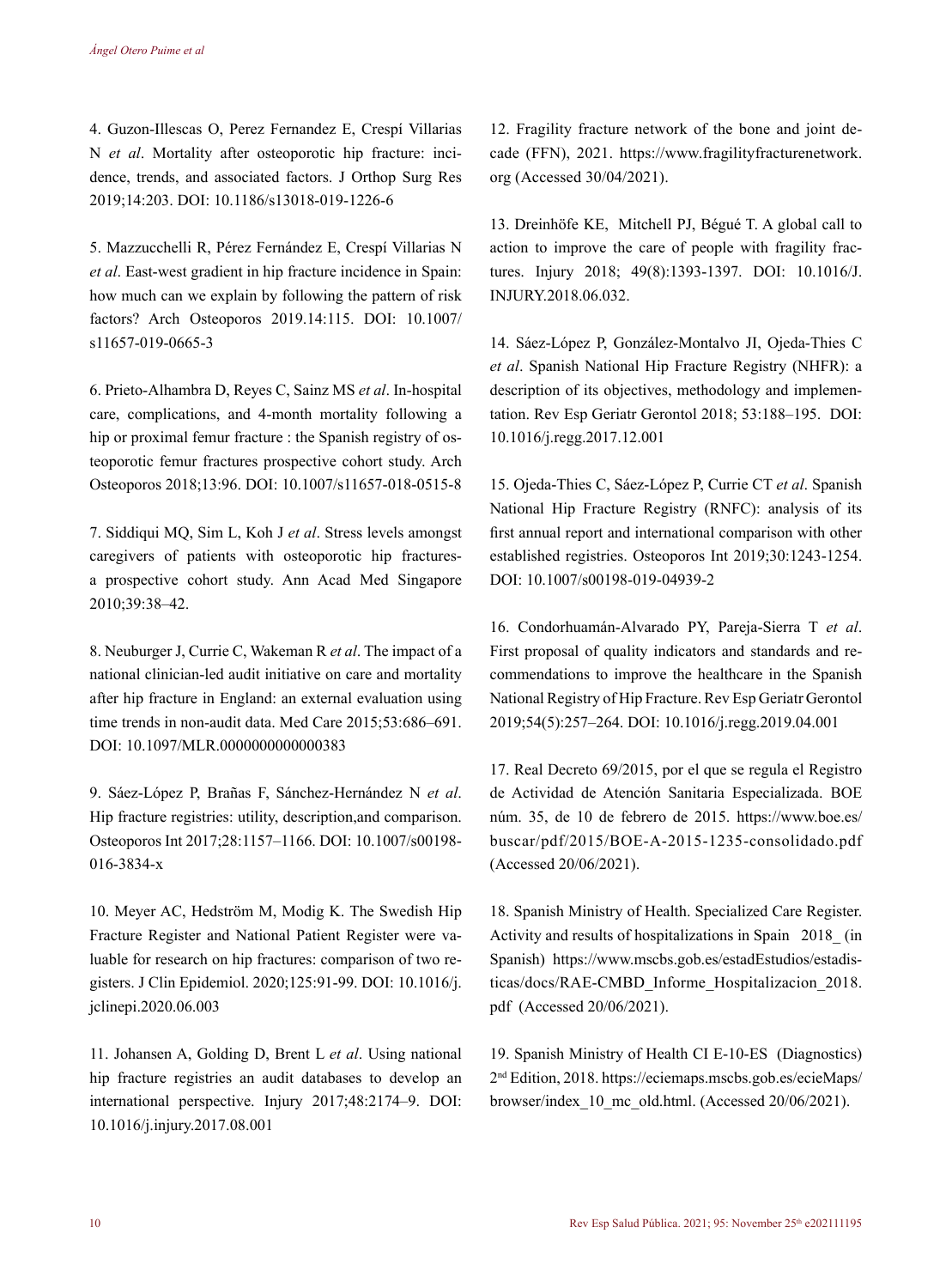20. Spanish Ministry of Health . CIE-10-ES (Procedures) 2nd Edition, 2018. https://eciemaps.mscbs.gob.es/ecieMaps/browser/index\_10\_mc\_old.html. (Accessed 20/06/2021).

21. Spanish Ministry of Health. Application form for CMBD data). https://www.mscbs.gob.es/estadEstudios/estadisticas/estadisticas/estMinisterio/SolicitudCMBD.htm. (Accessed 20/06/2021).

22. RNFC Annual report 2019. Madrid: IdiPaz;2020,: http://rnfc.es/wp-content/uploads/2021/03/Informe-Anual-RNFC-2019\_digital-1.pdf . (Accessed 13/07/2021).

23. National Hip Fracture Database (NHFD) Annual Report 2019. https://www.nhfd.co.uk/files/2019ReportFiles/NHFD\_2019\_ Annual Report.pdf (Accessed 13/07/2021).

24. Hughes AJ, Hennessy O, Brennan L, Rana A, Murphy CG. How accurate is the data provided to the Irish hip fracture database? Ir J Med Sci. 2019;188(1):13-18. doi: 10.1007/s11845-018-1810-5

25. The Management of Hip Fracture in Adults. London: National Clinical Guideline Centre, https://www.nice.org. uk/guidance/cg124/evidence/full-guideline-183081997; 2011 (Accessed 06/05/2021).

26. Álvarez Bartolomé M. Nuevo Modelo de datos del CMBD. II Jornada técnica sobre la CIE10, https://www.mscbs.gob. es/estadEstudios/estadisticas/sisInfSanSNS/IIJornadaCIE10/ CIE10\_NuevoModeloDatos.pdf; 2014 (Accessed 06/05/2021).

27. Brodaty H, Mothakunnel A, Vel-Palumbo M *et al*. Influence of population versus convenience sampling on sample characteristics in studies of cognitive aging. Ann Epidemiol 2014;24(1):63-71. DOI: 10.1016/j.annepidem.2013.10.005

28. Pruchno RA, Brill JE, Shands Y *et al*. Convenience samples and caregiving research: how generalizable are the findings? Gerontologist. 2008;48(6):820-7. DOI: 10.1093/ geront/48.6.820

29. Jeong M, Zhang D, Morgan JC *et al*. Similarities and differences in tobacco control research findings from convenience and probability samples. Ann Behav Med 2019;53(5):476-485. DOI: 10.1093/abm/kay059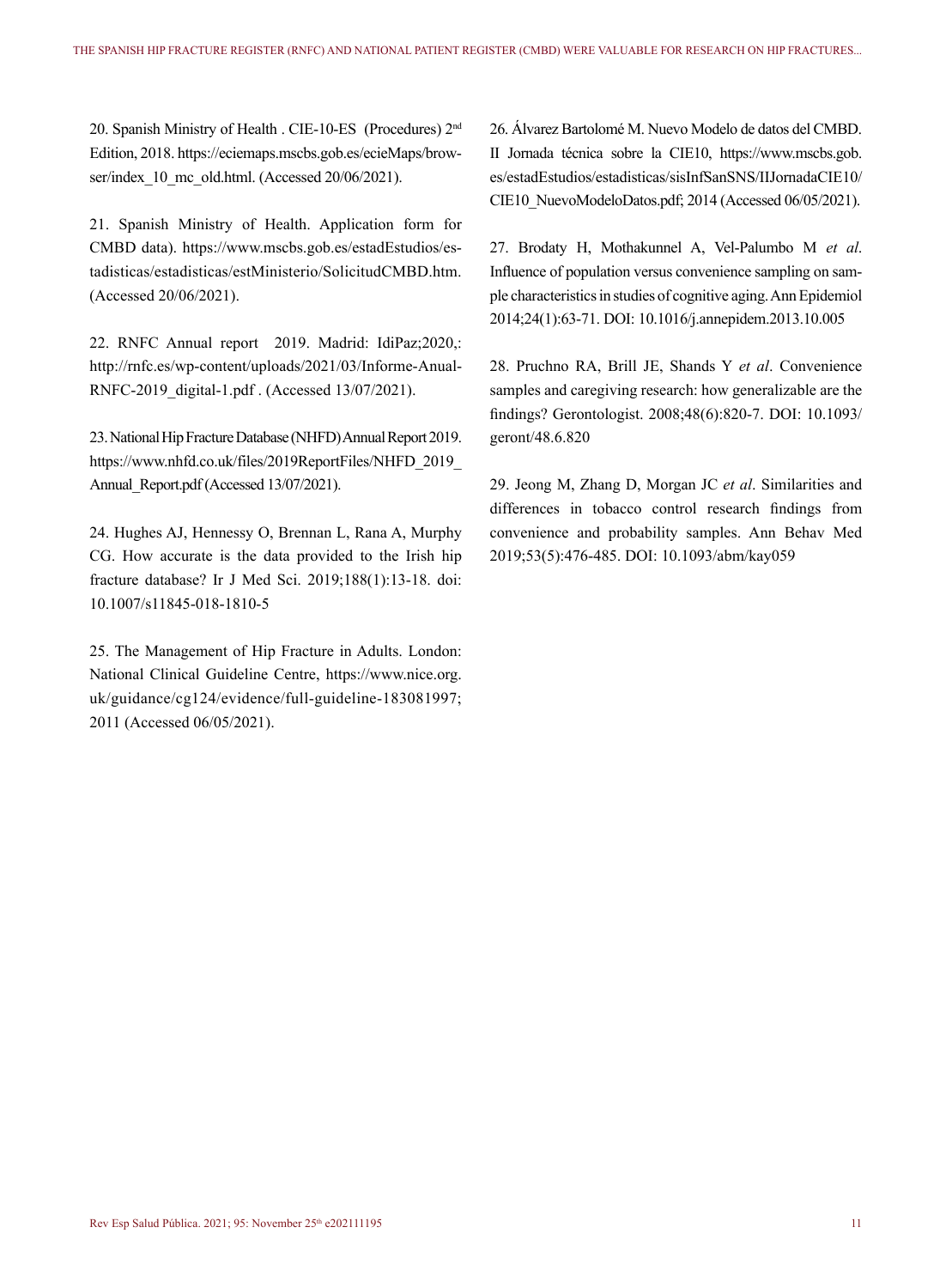# **Annex I RNFC working group.**

- National Coordinator: Pilar Sáez López.
- Director Group 27 IdiPAZ "Aging and Frailty in the Elderly": Juan Ignacio González Montalvo.
- Deputy Director IdiPAZ: Paloma Gómez Campelo.
- International Relations: Cristina Ojeda Thies.
- Methodology and Epidemiology: Ángel Otero Puime, Charo López Giménez, Daniel Toledo Bartolomé, Alicia Gutiérrez Misis.
- RNFC documentation: Angélica Muñoz Pascual, Jesús Mora Fernández, Raquel Vállez.
- Related bibliographic documentation: Cristina González Villaumbrosia, Noelia Alonso García y Cristina Ojeda Thies.
- Coordination of Research Projects: Francisco José Tarazona Santabalbina, Iñigo Etxebarría Foronda, Enric Duaso Magaña, José Manuel Cancio Trujillo, Concepción Cassinello Ogea, Cristina Ojeda Thies, Pilar Sáez López, Juan Ignacio González Montalvo.
- Principal investigator of subprojects and/or scientific articles: Paloma Gómez Campelo (IP: Mutua Madrileña), Pilar Sáez López (IP: MAPFRE), Cristina Ojeda Thies, Teresa Alarcón Alarcón, Patricia Condorhuaman Alvarado, Peggy Ríos Germán, Pablo Castillón Bernal, Teresa Pareja Sierra, Jesús Mora Fernández, Ángel Otero Puime, Concha Cassinello Ogea, Alicia Gutiérrez Misis.
- Indicators and Standards Committee: Patricia Ysabel Condorhuamán Alvarado, Angélica Muñoz Pascual, Teresa Pareja Sierra, Juan I González Montalvo.
- Social media manager: Nuria Montero Fernández, Luis Tejedor López.
- Statistics: Laura Navarro Castellano, Rocio Queipo.
- Technical secretary: Jesús Martín García (BSJ-Marketing).
- Advisory Group: Tomás López-Peña Ordóñez, Teresa Alarcón Alarcón, Pilar Mesa Lampré, Ricardo Larrainzar Garijo, Enrique Gil Garay, Adolfo Díez Pérez, Daniel Prieto Alhambra, Iñigo Etxebarría Foronda, Jose Ramón Caeiro Rey, Pedro Carpintero.
- Coordinators of the Autonomous Communities: Anabel Llopis (Cataluña). Pilar Mesa (Aragón). Teresa Pareja (Castilla La Mancha). Jesús Mora Fernández (Madrid). Angélica Muñoz (Castilla y León). Francisco Tarazona (Comunidad Valenciana) Marta Alonso (Principado de Asturias). Raquel Ortés (Extremadura). Marta Pérez García (Galicia). Iñigo Etxebarria Foronda (País Vasco).
- Representatives of National Scientific Societies: Manuel Díaz Curiel Fundación Hispana de Osteoporosis y Enfermedades del Metabolismo Óseo (FHOEMO). Ricardo Larrainzar-Garijo - Sociedad Española de Cirugía Ortopédica y Traumatología (SECOT). Juan Ignacio González Montalvo - Sociedad Española de Fracturas Osteoporóticas (SEFRAOS). Alfonso González Ramírez - Sociedad Española de Geriatría y Gerontología (SEGG). José Ramón Caeiro - Sociedad Española de Investigación Ósea y del Metabolismo Mineral (SEIOMM). Alfonso González Ramírez - Sociedad Española de Medicina Geriátrica (SEMEG). José Luis Pérez Castrillón - Sociedad Española de Medicina Interna (SEMI).
- Representatives of the Regional Scientific Societies: Noelia Alonso García Sociedad Castellano Leonesa Cántabro y Riojana de Traumatología (SCLECARTO). Pilar Mesa - Sociedad Aragonesa de Geriatría y Gerontología (SAGGARAGON). Angélica Muñoz Pascual - Sociedad de Geriatría y Gerontología de Castilla y León (SGGCYL). Anabel Llopis - Sociedad Catalana de Geriatría y Gerontología (SCGIG). Raquel Vállez Romero - Sociedad Matritense de Cirugía Ortopédica y Traumatología (SOMACOT). Jesús Mora Fernández - Sociedad Madrileña de Geriatría y Gerontología (SMGG). Francisco Tarazona - Sociedad Valenciana de Geriatría y Gerontología (SVGG). Raquel Ortés Gómez - Sociedad Extremeña de Geriatría y Gerontología (SOGGEX). Teresa Pareja - Sociedad Castellano Manchega de Geriatría y Gerontología (SCMGG). Marta Alonso - Sociedad de Geriatría y Gerontología del Principado de Asturias (SGGPA). José Ramón Caeiro - Sociedad Gallega de Cirugía Ortopédica y Traumatología (SOGACOT). Vicente Canales - Sociedad Aragonesa de Cirugía Ortopédica y Traumatología (SARCOT). Manuel Mesa Ramos - Sociedad Andaluza de Traumatología y Ortopedia (SATO). Inés Gil Broceño - Sociedad Murciana de Geriatría y Gerontología (SMGG).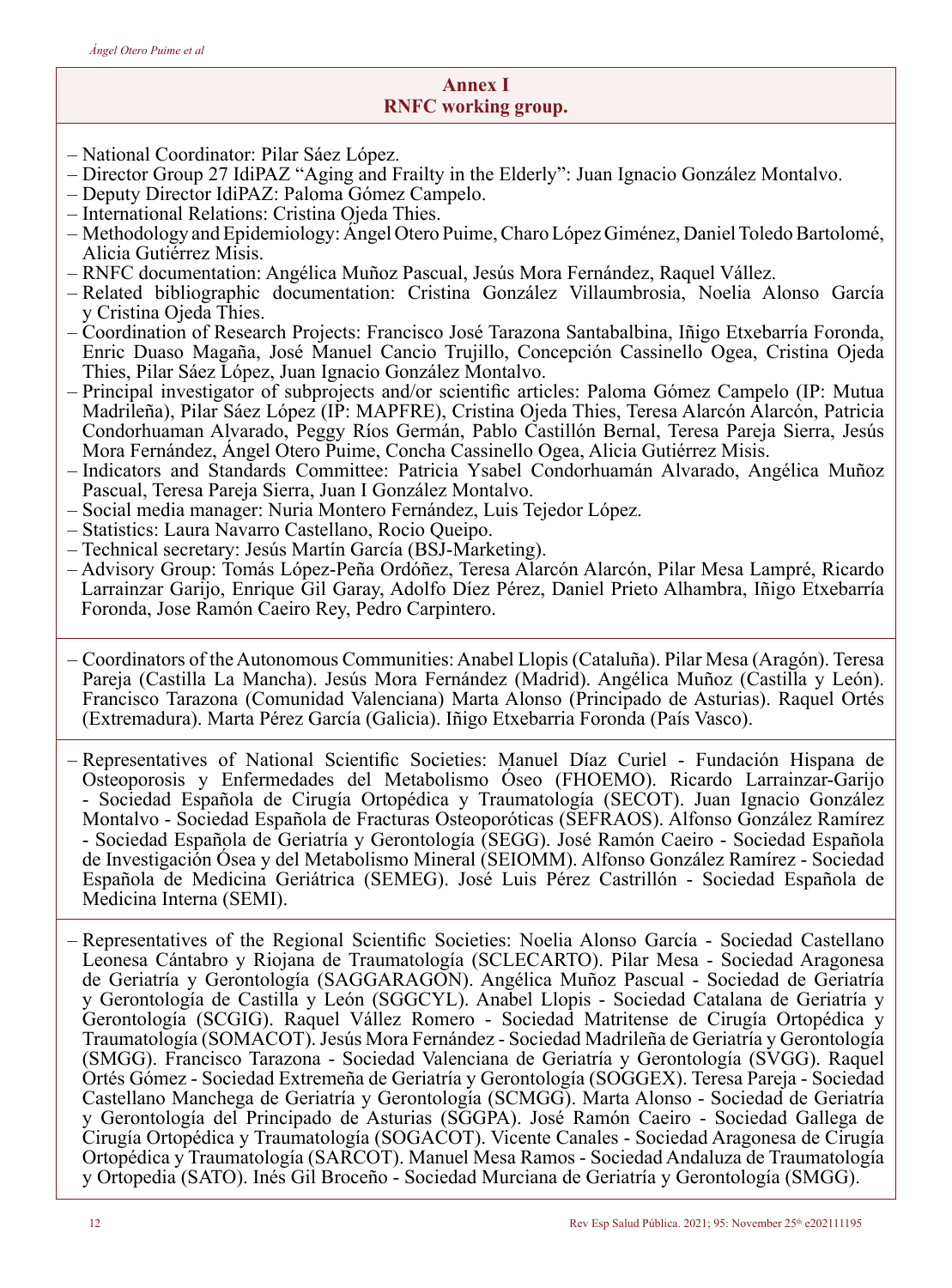#### **Annex I (continuation) RNFC working group.**

– Representatives of International Scientific Societies: Collin Currie -Fragility Fracture Network (FFN).

Participants by Hospital:

**Hospital Comarcal de Alto Deba. Guipúzcoa-País Vasco:** Uxue Barrena, Amaia Santxez, Iñigo Etxebarria. **Complejo Asistencial de Ávila. Castilla y León:** Flavia Lorena Hünicken, Natalia Sánchez Hernández. **Consorci Sanitari de Terrassa, Barcelona:** Leonor Cuadra Llopart, Georgina Cerdà Mas, Pedro Zubeldia Tomás, Anna Soriano Villabi. **Hospital de la Santa Creu i Santpau:** Jordi Martin Marcuello, Joan Sugrañes Camprubi, Laura García-Fontes Pujol. **Centre Sociosanitari El Carme. Badalona-Cataluña:** José Manuel Cancio Trujillo, José Luis Rodríguez García. **Hospital de Manises. Valencia:** José Barreda Pucgades, Marta Ribelles Férez. **Hospital Virgen del Puerto. Plasencia-Cáceres. Extremadura:** Raquel Ortés Gómez, Estela Villalba Lancho, Guadalupe Lozano Pino, Jean Carlo Heredia Pons. **Hospital Clínico Universitario de Santiago. Galicia:** Eduardo Del Río Pombo, Aurora Freire Romero, María Otero Fernández, Noelia Sende Munín, Carmen Ruanova Quintas. **Hospital d'Olot i Comarcal de la Garrotxa. Girona-Cataluña:** Regina Feijoo Geriatra. **Hospital Provincial Sagrado Corazón de Jesús. Huesca-Aragón:** Isabel Peralta Gascón, Caterina Soler Frias, Elena Ubis Diez. **Complejo Asistencial Universitario de León. Castilla y León:** Sonia Jiménez Mola, F. Javier Idoate Gil. **Hospital General Universitario Gregorio Marañón. Madrid:** Virginia Mendoza Moreno, Nuria Montero. **Hospital Universitario Fundación Jiménez Díaz. Madrid:** Ana Isabel Hórmigo Sánchez, María Almudena Milán Vegas, Myriam Rodríguez Couso, Marta García Salmones Fragoso, Virginia Ruiz Almarza, Esther Lueje Alonso, Javier Sánchez Martin, Cristina Trenado Salan. **Hospital Clínico San Carlos. Madrid:** Jesús Mora Fernández, Mijail Méndez Hinojosa, Diana K. Villacrés Estrada, Ana Mª Moreno Morillo, Eduardo Solís Vaqueiro. **Hospital General de Villalba. Collado Villalba-Madrid:** Verónica Martín López. **Hospital Universitario Infanta Sofía. San Sebastián de los Reyes-Madrid:** Marta Neira Álvarez, Ana Hurtado Ortega, Rubén Herreros Ruiz Valdepeñas, Guillermo Carretero Cristobal, Carlos Fagundez García. **Hospital Universitario de Getafe. Madrid:** María Auxiliadora Julia Illán Moyano, Alba Costa Grille. **Hospital Universitario Severo Ochoa. Leganés-Madrid:** María Jesús Molina Hernández. **Hospital Universitario de Móstoles. Madrid:** María del Pilar Rodríguez Sanjuan, Agustín Prieto Sánchez, Sonia Nieto Colino, Francisco Javier Cid Abasolo, Inmaculada Boyano Sánchez. **Hospital Universitario de Cabueñes. Gijón-Asturias:** María Luisa Taboada Martínez. **Hospital Vital Álvarez-Buylla. Mieres-Asturias:** Marta Alonso Álvarez, David Bonilla Díez, Abel Martínez Gago, Aroa Roces Fernández. **Hospital Universitario Marqués de Valdecilla. Santander-Cantabria:** Mª Jesús Sanz-Aranguez Ávila, Jesús Pérez del Molino Martín, Marta Madariaga Canoura, Zoilo Yusta Escudero. **Complejo Asistencial de Segovia-Castilla y León:** María Teresa Guerrero Díaz, Mari Cruz Macias Montero, Pilar Jesús Del Pozo Tarrago, Elena Ridruejo Gutiérrez de la Cámara, Angélica Muñoz Pascual, Ana Suero y Alberto María Núñez. **Hospital Clínico Universitario de Valladolid-Castilla y León:** M. Carmen Cervera Díaz. Virginia García Virto, Héctor J. Aguado Hernández, Ana Zabalza Peláez, Elvira Mateos Álvarez, Adela Pereda Manso. **Hospital Nuestra Señora de Gracia. Zaragoza-Aragón:** Jorge Corrales Cardenal, Claudia Patricia Murillo Erazo, Elisa Lasala Hernández Nora Molina Torres, Ana Cristina Sanjoaquin Romero. **Hospital General Obispo Polanco. Teruel-Aragón:** Ángel Castro Sauras, Alejanndro Urgel Granados, María Pilar Muniesa Herrero, Vicente Sánchez Ramos, Miguel Ranera García, José Adolfo Blanco Llorca, María Teresa Espallargas Doñate, Silvida Aldabas Soriano, María Royo Agustín, Agustín Rillo Lázaro, Jorge García Fuentes, Alberto Planas Gil. **Hospital Sociosanitario Francolí. Tarragona-Cataluña:** Eugenia Sopena Bert. **Consorci Sanitari Garraf. Barcelona-Cataluña:** Laura Alexandra Ivanov, Dealbert Andrés Alfred, Macho Pérez Óscar, Josefa López De La Fuente. **Hospital Reina Sofía. Tudela-Navarra:** Pablo Díaz de Rada Lorente, María Rosa González Panisello, José Ramón Mora Martínez. **Hospital Valle de los Pedroches. Pozoblanco. Córdoba-Andalucía:** Manuel Mesa Ramos, Pilar Márquez de Torres, María del Mar Higuera Álvarez de los Corrales. **Hospital El Pilar. Barcelona-Cataluña:** Silvia Comas. **Hospital Universitario Cruces. Barakaldo-País Vasco:** Rocio Prieto Martín, Borja Villarejo Fernández, Esteban Javier Aragon Achig, Nerea Hernández González, Iraia Arteagoitia Colino, Josu Merino Pérez (continues on page 14).